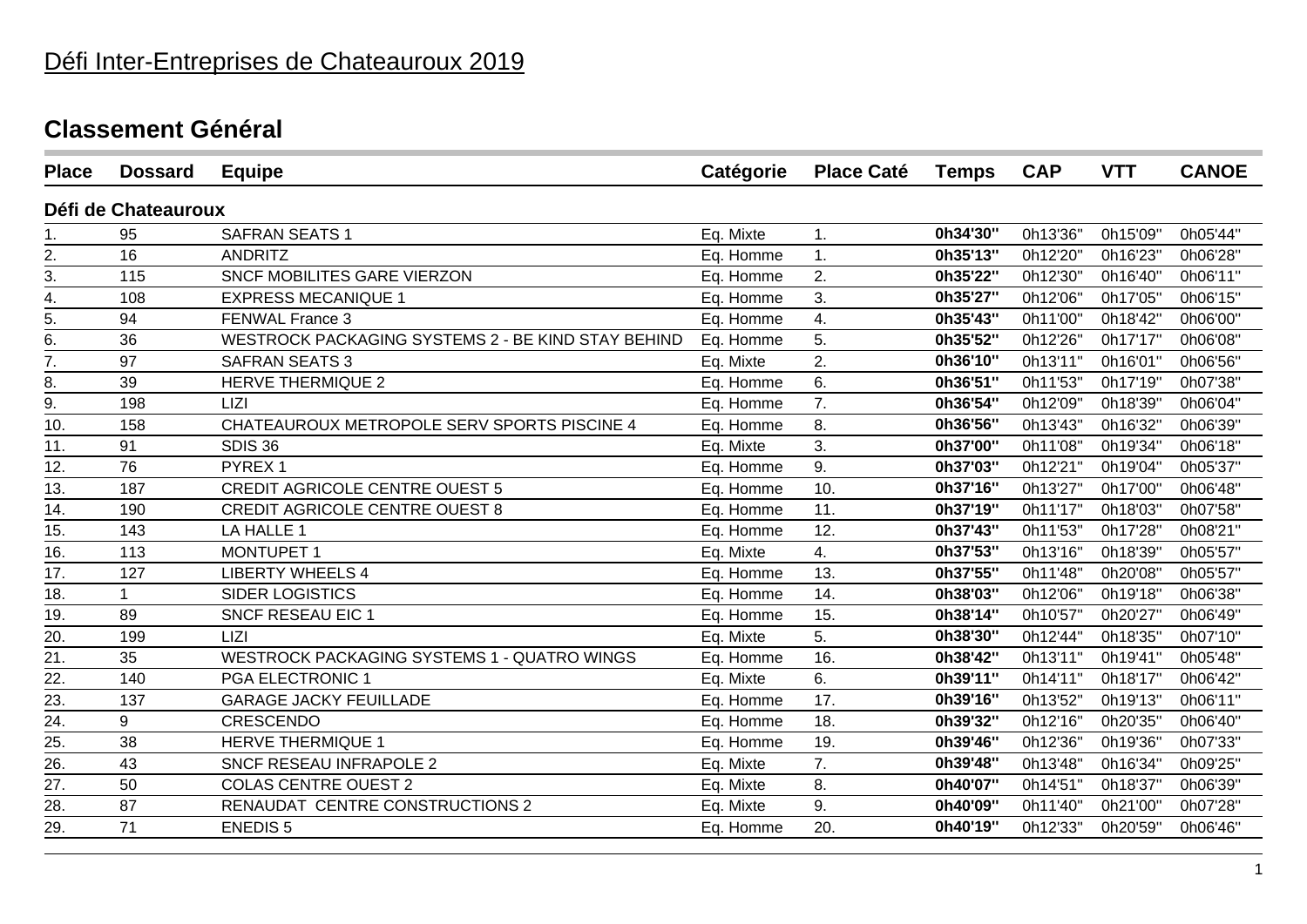| <b>Place</b>      | <b>Dossard</b> | <b>Equipe</b>                                        | Catégorie | <b>Place Caté</b> | <b>Temps</b> | <b>CAP</b> | <b>VTT</b> | <b>CANOE</b> |
|-------------------|----------------|------------------------------------------------------|-----------|-------------------|--------------|------------|------------|--------------|
| 30.               | 117            | ADM CLUB SHOP / MOREAU PEINTURE                      | Eq. Mixte | 10.               | 0h40'25"     | 0h12'43"   | 0h19'51"   | 0h07'50"     |
| 31.               | 114            | <b>MONTUPET 2</b>                                    | Eq. Homme | 21.               | 0h40'26"     | 0h12'26"   | 0h21'31"   | 0h06'28"     |
| 32.               | 96             | <b>SAFRAN SEATS 2</b>                                | Eq. Mixte | 11.               | 0h40'26"     | 0h13'34"   | 0h19'45"   | 0h07'06"     |
| 33.               | 77             | PYREX <sub>2</sub>                                   | Eq. Mixte | 12.               | 0h40'55"     | 0h17'11"   | 0h17'46"   | 0h05'56"     |
| $\frac{34}{35}$   | 130            | SAINTE LIZAIGNE 1                                    | Eq. Mixte | 13.               | 0h41'21"     | 0h13'24"   | 0h18'47"   | 0h09'09"     |
|                   | 122            | <b>EUROCAST CHATEAUROUX 2</b>                        | Eq. Homme | 22.               | 0h41'21"     | 0h15'46"   | 0h17'54"   | 0h07'40"     |
| 36.               | 78             | <b>SNCF MOBILITES 1</b>                              | Eq. Homme | 23.               | 0h41'23"     | 0h11'19"   | 0h21'52"   | 0h08'11"     |
| 37.               | 42             | SNCF RESEAU INFRAPOLE 1                              | Eq. Mixte | 14.               | 0h41'25"     | 0h17'14"   | 0h17'40"   | 0h06'30"     |
| 38.               | 186            | <b>CREDIT AGRICOLE CENTRE OUEST 4</b>                | Eq. Mixte | 15.               | 0h41'25"     | 0h13'00"   | 0h21'35"   | 0h06'49"     |
| 39.               | 55             | <b>BALSAN 2</b>                                      | Eq. Homme | 24.               | 0h41'50"     | 0h14'21"   | 0h19'47"   | 0h07'40"     |
| 40.               | 92             | <b>FENWAL France 1</b>                               | Eq. Mixte | 16.               | 0h41'53"     | 0h15'05"   | 0h18'03"   | 0h08'45"     |
| 41.               | 205            | <b>BNP PARIBAS</b>                                   | Eq. Homme | 25.               | 0h42'00"     | 0h14'42"   | 0h19'45"   | 0h07'33"     |
| $\overline{42}$ . | 10             | POULAIN TP                                           | Eq. Homme | 26.               | 0h42'03"     | 0h11'45"   | 0h21'52"   | 0h08'25"     |
| 43.               | 166            | <b>CAISSE EPARGNE 1</b>                              | Eq. Mixte | 17.               | 0h42'09"     | 0h16'26"   |            |              |
| 44.               | 104            | ALINEA 36                                            | Eq. Homme | 27.               | 0h42'09"     | 0h13'13"   | 0h20'27"   | 0h08'28"     |
| 45.               | 82             | <b>CATOIRE SEMI 2</b>                                | Eq. Mixte | 18.               | 0h42'24"     | 0h11'52"   | 0h23'21"   | 0h07'10"     |
| 46.               | 146            | LA HALLE 4                                           | Eq. Homme | 28.               | 0h42'24"     | 0h13'38"   | 0h21'42"   | 0h07'03"     |
| 47.               | 156            | CHATEAUROUX METROPOLE RH 2                           | Eq. Mixte | 19.               | 0h42'29"     | 0h12'44"   | 0h21'40"   | 0h08'04"     |
| 48.               | 197            | <b>BGE INDRE 2</b>                                   | Eq. Mixte | 20.               | 0h42'36"     | 0h16'31"   | 0h18'49"   | 0h07'14"     |
| $\overline{49}$ . | 72             | <b>ENGIE INEO RESEAU CENTRE 1</b>                    | Eq. Homme | 29.               | 0h42'36"     | 0h14'43"   | 0h20'54"   | 0h06'58"     |
| 50.               | 107            | <b>BGE INDRE 1</b>                                   | Eq. Mixte | 21.               | 0h42'36"     | 0h12'33"   | 0h21'25"   | 0h08'36"     |
| 51.               | 157            | CHATEAUROUX METROPOLE RH 3                           | Eq. Homme | 30.               | 0h42'51"     | 0h15'12"   | 0h21'06"   | 0h06'32"     |
| 52.               | 37             | <b>WESTROCK PACKAGING SYSTEMS 3 - LES CLES DE 13</b> | Eq. Mixte | 22.               | 0h42'57"     | 0h14'41"   | 0h21'11"   | 0h07'04"     |
| 53.               | 5              | <b>MERIM SERVICES 3</b>                              | Eq. Homme | 31.               | 0h43'09"     | 0h17'06"   | 0h19'06"   | 0h06'56"     |
| $\overline{54}$ . | 67             | <b>ENEDIS1</b>                                       | Eq. Homme | 32.               | 0h43'11"     | 0h14'00"   | 0h20'48"   | 0h08'22"     |
| $\overline{55}$ . | 40             | <b>TRANSPORTS COQUELET</b>                           | Eq. Homme | 33.               | 0h43'26"     | 0h13'26"   | 0h22'57"   | 0h07'02"     |
| $\overline{56}$   | 106            | LA NOUVELLE REPUBLIQUE                               | Eq. Mixte | 23.               | 0h43'33"     | 0h13'27"   | 0h21'07"   | 0h08'58"     |
| 57.               | 193            | <b>CREDIT AGRICOLE CENTRE OUEST 11</b>               | Eq. Homme | 34.               | 0h43'46"     | 0h14'48"   | 0h20'55"   | 0h08'02"     |
| 58.               | 109            | <b>EXPRESS MECANIQUE 2</b>                           | Eq. Homme | 35.               | 0h43'58"     | 0h15'27"   | 0h21'09"   | 0h07'21"     |
| 59.               | 133            | COMMUNAUTE COMMUNE VAL INDRE BRENNE                  | Eq. Mixte | 24.               | 0h44'08"     | 0h14'10"   | 0h22'31"   | 0h07'26"     |
| 60.               | 120            | <b>SETEC</b>                                         | Eq. Homme | 36.               | 0h44'08"     | 0h12'15"   | 0h24'07"   | 0h07'45"     |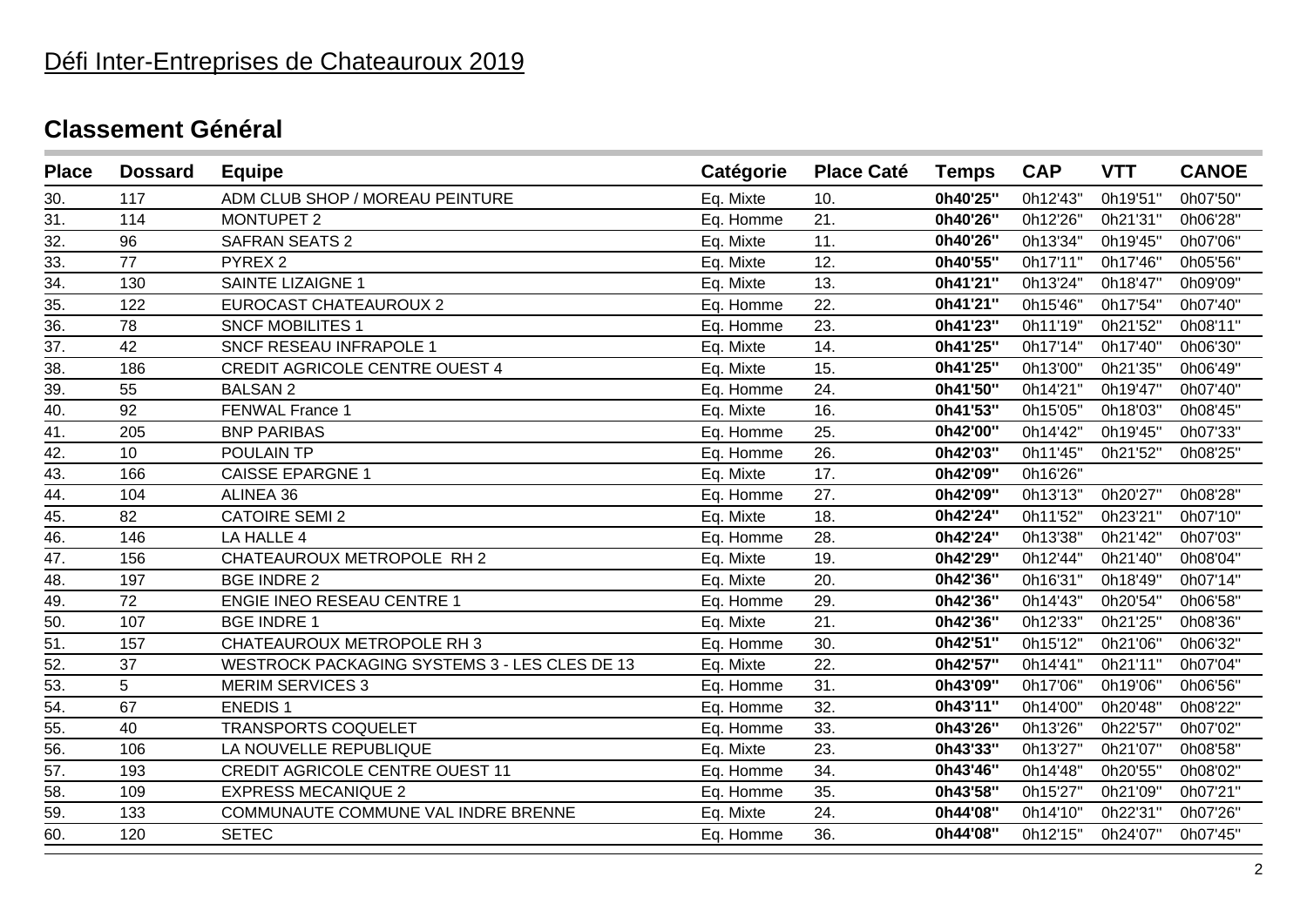# Défi Inter-Entreprises de Chateauroux 2019

| <b>Place</b>      | <b>Dossard</b> | <b>Equipe</b>                             | Catégorie | <b>Place Caté</b> | <b>Temps</b> | <b>CAP</b> | <b>VTT</b> | <b>CANOE</b> |
|-------------------|----------------|-------------------------------------------|-----------|-------------------|--------------|------------|------------|--------------|
| 61.               | 124            | <b>LIBERTY WHEELS 1</b>                   | Eq. Mixte | 25.               | 0h44'21"     | 0h13'10"   | 0h22'30"   | 0h08'39"     |
| 62.               | 68             | <b>ENEDIS 2</b>                           | Eq. Homme | 37.               | 0h44'22"     | 0h12'33"   | 0h25'12"   | 0h06'36"     |
| 63.               | 102            | <b>OPAC 364</b>                           | Eq. Mixte | 26.               | 0h44'29"     | 0h15'52"   | 0h20'35"   | 0h08'01"     |
| 64.               | 125            | <b>LIBERTY WHEELS 2</b>                   | Eq. Mixte | 27.               | 0h44'46"     | 0h16'42"   | 0h21'27"   | 0h06'37"     |
| 65.               | 52             | <b>BRUNET</b>                             | Eq. Homme | 38.               | 0h44'53"     | 0h11'26"   | 0h25'49"   | 0h07'38"     |
| 66.               | 86             | RENAUDAT CENTRE CONSTRUCTIONS 1           | Eq. Homme | 39.               | 0h44'57"     | 0h15'17"   | 0h21'30"   | 0h08'09"     |
| 67.               | 44             | <b>CLINIQUE SAINT FRANCOIS 1</b>          | Eq. Mixte | 28.               | 0h45'04"     | 0h13'33"   | 0h21'55"   | 0h09'35"     |
| 68.               | 180            | MAKEENENERGY 1                            | Eq. Mixte | 29.               | 0h45'05"     | 0h17'21"   | 0h19'27"   | 0h08'16"     |
| 69.               | 53             | <b>JEAN HERVE</b>                         | Eq. Homme | 40.               | 0h45'12"     | 0h16'30"   | 0h21'37"   | 0h07'04"     |
| $\overline{70}$ . | 70             | <b>ENEDIS4</b>                            | Eq. Mixte | 30.               | 0h45'14"     | 0h15'14"   | 0h21'37"   | 0h08'22"     |
| 71.               | 31             | <b>LOXAM</b>                              | Eq. Homme | 41.               | 0h45'28"     | 0h13'35"   | 0h24'17"   | 0h07'36"     |
| 72.               | 111            | <b>TUNZINI</b>                            | Eq. Homme | 42.               | 0h45'29"     | 0h13'08"   | 0h25'39"   | 0h06'40"     |
| 73.               | 81             | <b>CATOIRE SEMI 1</b>                     | Eq. Mixte | 31.               | 0h45'30"     | 0h17'22"   | 0h20'58"   | 0h07'08"     |
| 74.               | 200            | <b>BEST WESTERN</b>                       | Eq. Mixte | 32.               | 0h45'31"     | 0h15'12"   | 0h21'02"   | 0h09'16"     |
| 75.               | 51             | <b>MERIM DIGITAL MEDIA</b>                | Eq. Homme | 43.               | 0h45'34"     | 0h14'25"   | 0h22'34"   | 0h08'35"     |
| 76.               | 128            | <b>LIBERTY WHEELS 5</b>                   | Eq. Homme | 44.               | 0h45'38"     | 0h14'13"   | 0h24'02"   | 0h07'22"     |
| 77.               | 176            | <b>BARILLA 2</b>                          | Eq. Homme | 45.               | 0h45'54"     | 0h15'54"   | 0h22'00"   | 0h07'58"     |
| 78.               | 184            | <b>CREDIT AGRICOLE CENTRE OUEST 2</b>     | Eq. Mixte | 33.               | 0h45'55"     | 0h13'35"   | 0h23'13"   | 0h09'05"     |
| 79.               | 203            | <b>EUROVIA 3</b>                          | Eq. Homme | 46.               | 0h45'55"     | 0h15'11"   | 0h24'30"   | 0h06'14"     |
| 80.               | 57             | <b>BALSAN4</b>                            | Eq. Mixte | 34.               | 0h46'03"     | 0h13'09"   | 0h21'17"   | 0h11'36"     |
| 81.               | 131            | <b>SAINTE LIZAIGNE 2</b>                  | Eq. Homme | 47.               | 0h46'13"     | 0h15'06"   | 0h23'30'   | 0h07'36"     |
| 82.               | 123            | <b>EUROCAST CHATEAUROUX 3</b>             | Eq. Mixte | 35.               | 0h46'17"     | 0h19'16"   | 0h17'53"   | 0h09'07"     |
| 83.               | 147            | LA HALLE 5                                | Eq. Mixte | 36.               | 0h46'23"     | 0h15'27"   | 0h23'14"   | 0h07'41"     |
| 84.               | 26             | AB PROD 2                                 | Eq. Mixte | 37.               | 0h46'27"     | 0h15'10"   | 0h23'43"   | 0h07'33"     |
| 85.               | 85             | <b>BSR ET ASSOCIES 3</b>                  | Eq. Femme | 1.                | 0h46'28"     | 0h12'37"   | 0h26'13"   | 0h07'36"     |
| 86.               | 103            | SCP BENOIT GERARD BALDUCCI                | Eq. Mixte | 38.               | 0h46'28"     | 0h12'32"   | 0h25'51"   | 0h08'05"     |
| 87.               | 150            | LA HALLE 8                                | Eq. Mixte | 39.               | 0h46'33"     | 0h14'07"   | 0h23'40"   | 0h08'44"     |
| 88.               | 25             | AB PROD 1                                 | Eq. Mixte | 40.               | 0h46'34"     | 0h17'28"   | 0h20'30"   | 0h08'35"     |
| 89.               | 202            | <b>EUROVIA 2</b>                          | Eq. Homme | 48.               | 0h46'34"     | 0h14'55"   | 0h24'47"   | 0h06'51"     |
| 90.               | 22             | VETERINAIRES LANCELOT LENAERTS DENEUVILLE | Eq. Mixte | 41.               | 0h46'48"     | 0h15'53"   | 0h22'35"   | 0h08'19"     |
| 91.               | 145            | LA HALLE 3                                | Eq. Mixte | 42.               | 0h47'06"     | 0h15'26"   | 0h22'40"   | 0h09'00"     |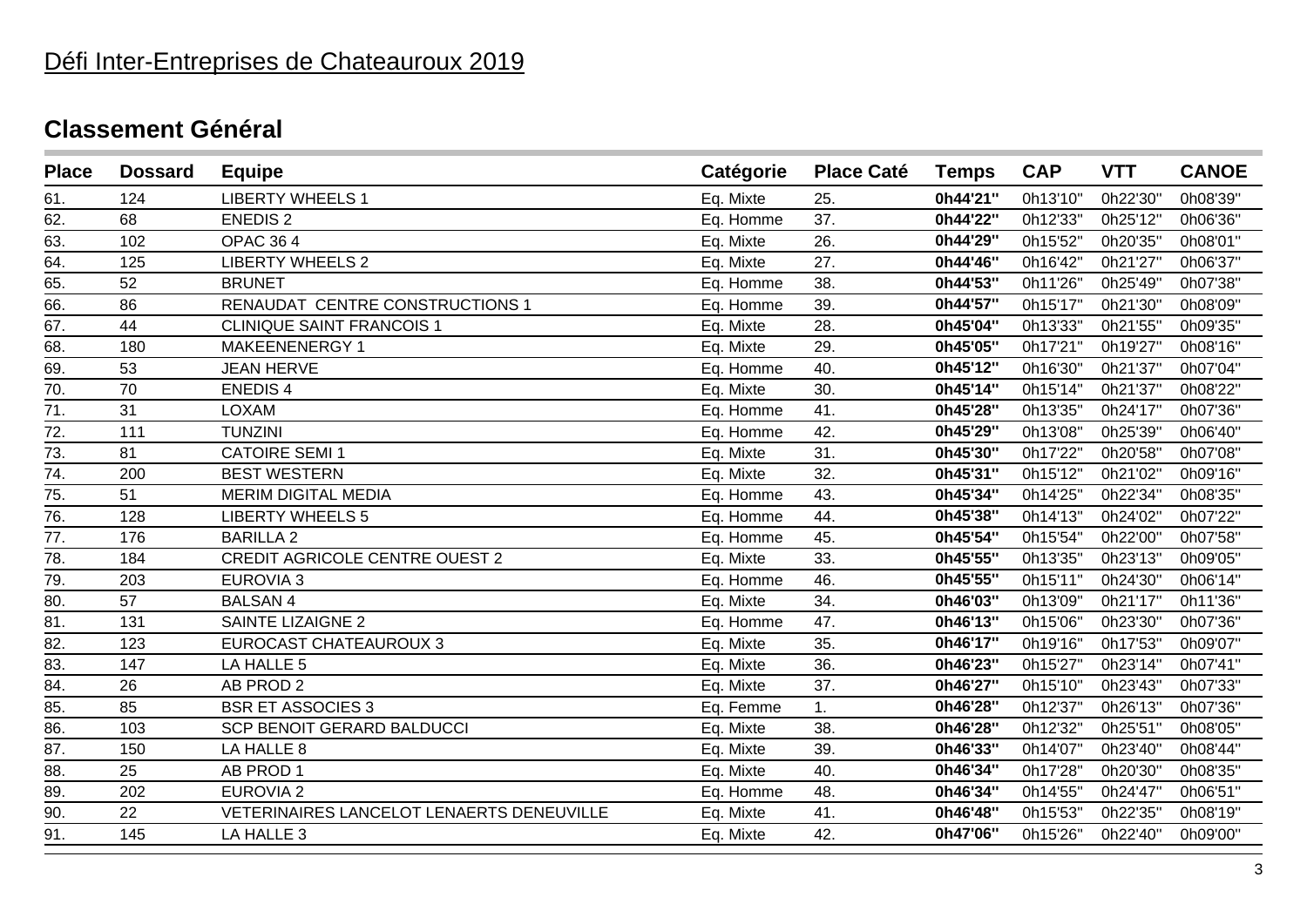# Défi Inter-Entreprises de Chateauroux 2019

| <b>Place</b> | <b>Dossard</b> | <b>Equipe</b>                          | Catégorie | <b>Place Caté</b> | <b>Temps</b> | <b>CAP</b> | <b>VTT</b> | <b>CANOE</b> |
|--------------|----------------|----------------------------------------|-----------|-------------------|--------------|------------|------------|--------------|
| 92.          | 138            | <b>CERFRANCE 1</b>                     | Eq. Mixte | 43.               | 0h47'09"     | 0h14'50"   | 0h23'31"   | 0h08'46"     |
| 93.          | 174            | <b>SNDA FRUCHET 1</b>                  | Eq. Homme | 49.               | 0h47'16"     | 0h12'18"   | 0h28'19"   | 0h06'38"     |
| 94.          | 192            | <b>CREDIT AGRICOLE CENTRE OUEST 10</b> | Eq. Mixte | 44.               | 0h47'17"     | 0h18'21"   | 0h20'34"   | 0h08'21"     |
| 95.          | 48             | A LA BELLE FENETRE                     | Eq. Mixte | 45.               | 0h47'25"     | 0h15'11"   | 0h25'48"   | 0h06'25"     |
| 96.          | 181            | MAKEENENERGY 2                         | Eq. Mixte | 46.               | 0h47'28"     | 0h13'04"   | 0h27'21"   | 0h07'02"     |
| 97.          | 134            | <b>BARILLA1</b>                        | Eq. Femme | 2.                | 0h47'37"     | 0h15'59"   | 0h24'21"   | 0h07'17"     |
| 98.          | 167            | <b>CAISSE EPARGNE 2</b>                | Eq. Mixte | 47.               | 0h47'37"     | 0h14'20"   | 0h21'50"   | 0h11'26"     |
| 99.          | 173            | <b>CFA DES METIERS</b>                 | Eq. Homme | 50.               | 0h47'37"     | 0h14'38"   | 0h24'46"   | 0h08'13"     |
| 100.         | 165            | <b>LA POSTE</b>                        | Eq. Mixte | 48.               | 0h47'39"     | 0h16'35"   | 0h22'31"   | 0h08'32"     |
| 101.         | 8              | AB CENTRE                              | Eq. Mixte | 49.               | 0h47'41"     | 0h13'24"   | 0h19'28"   | 0h14'48"     |
| 102.         | 170            | <b>DELTA METAL 1</b>                   | Eq. Homme | 51.               | 0h47'44"     | 0h13'46"   | 0h27'05"   | 0h06'52"     |
| 103.         | 90             | <b>SNCF RESEAU EIC 2</b>               | Eq. Mixte | 50.               | 0h47'46"     | 0h17'46"   | 0h17'07"   | 0h12'52"     |
| 104.         | $\overline{2}$ | <b>CLOUE</b>                           | Eq. Mixte | 51.               | 0h48'01"     | 0h14'27"   | 0h23'46"   | 0h09'47"     |
| 105.         | 162            | <b>BANQUE POPULAIRE 4</b>              | Eq. Mixte | 52.               | 0h48'05"     | 0h19'24"   |            |              |
| 106.         | 168            | <b>SCHOEN1</b>                         | Eq. Homme | 52.               | 0h48'06"     | 0h11'46"   | 0h29'02"   | 0h07'16"     |
| 107.         | 172            | <b>DELTA METAL 3</b>                   | Eq. Homme | 53.               | 0h48'07"     | 0h13'21"   | 0h24'08"   | 0h10'37"     |
| 108.         | 74             | RAID WEVOLUTION ALICE LYNER EDITIONS   | Eq. Mixte | 53.               | 0h48'16"     | 0h13'48"   | 0h20'41"   | 0h13'47"     |
| 109.         | 188            | <b>CREDIT AGRICOLE CENTRE OUEST 6</b>  | Eq. Mixte | 54.               | 0h48'19"     | 0h15'30"   | 0h25'24"   | 0h07'24"     |
| 110.         | 15             | CHATEAUROUX METROPOLE ELUS 1           | Eq. Homme | 54.               | 0h48'20"     | 0h15'22"   | 0h24'02"   | 0h08'55"     |
| 111.         | 30             | <b>BEIRENS 2</b>                       | Eq. Homme | 55.               | 0h48'35"     | 0h13'31"   | 0h27'02"   | 0h08'01"     |
| 112.         | 98             | SAFRAN SEATS 4                         | Eq. Mixte | 55.               | 0h48'49"     | 0h14'35"   | 0h25'34"   | 0h08'40"     |
| 113.         | 83             | <b>BSR ET ASSOCIES 1</b>               | Eq. Mixte | 56.               | 0h48'50"     | 0h17'58"   | 0h22'10"   | 0h08'42"     |
| 114.         | 75             | CONSEIL DEPARTEMENTAL INDRE            | Eq. Mixte | 57.               | 0h48'51"     | 0h14'55"   | 0h23'08"   | 0h10'46"     |
| 115.         | 56             | <b>BALSAN 3</b>                        | Eq. Mixte | 58.               | 0h49'02"     | 0h15'59"   | 0h24'22"   | 0h08'40"     |
| 116.         | 185            | <b>CREDIT AGRICOLE CENTRE OUEST 3</b>  | Eq. Mixte | 59.               | 0h49'10"     | 0h16'16"   | 0h22'11"   | 0h10'43"     |
| 117.         | 66             | <b>ARMATIS</b>                         | Eq. Homme | 56.               | 0h49'17"     | 0h14'56"   | 0h25'29"   | 0h08'51"     |
| 118.         | 161            | <b>BANQUE POPULAIRE 3</b>              | Eq. Mixte | 60.               | 0h49'21"     | 0h16'33"   | 0h24'05"   | 0h08'42"     |
| 119.         | 58             | <b>BALSAN 5</b>                        | Eq. Mixte | 61.               | 0h49'22"     | 0h13'37"   | 0h27'06"   | 0h08'38"     |
| 120.         | 62             | <b>CARREFOUR 3</b>                     | Eq. Mixte | 62.               | 0h49'23"     | 0h14'46"   | 0h26'00"   | 0h08'36"     |
| 121.         | 179            | <b>COVEPA MICHELS 3</b>                | Eq. Mixte | 63.               | 0h49'27"     | 0h14'57"   | 0h25'13"   | 0h09'17"     |
| 122.         | 93             | FENWAL France 2                        | Eq. Femme | 3.                | 0h49'38"     | 0h14'39"   | 0h26'11"   | 0h08'46"     |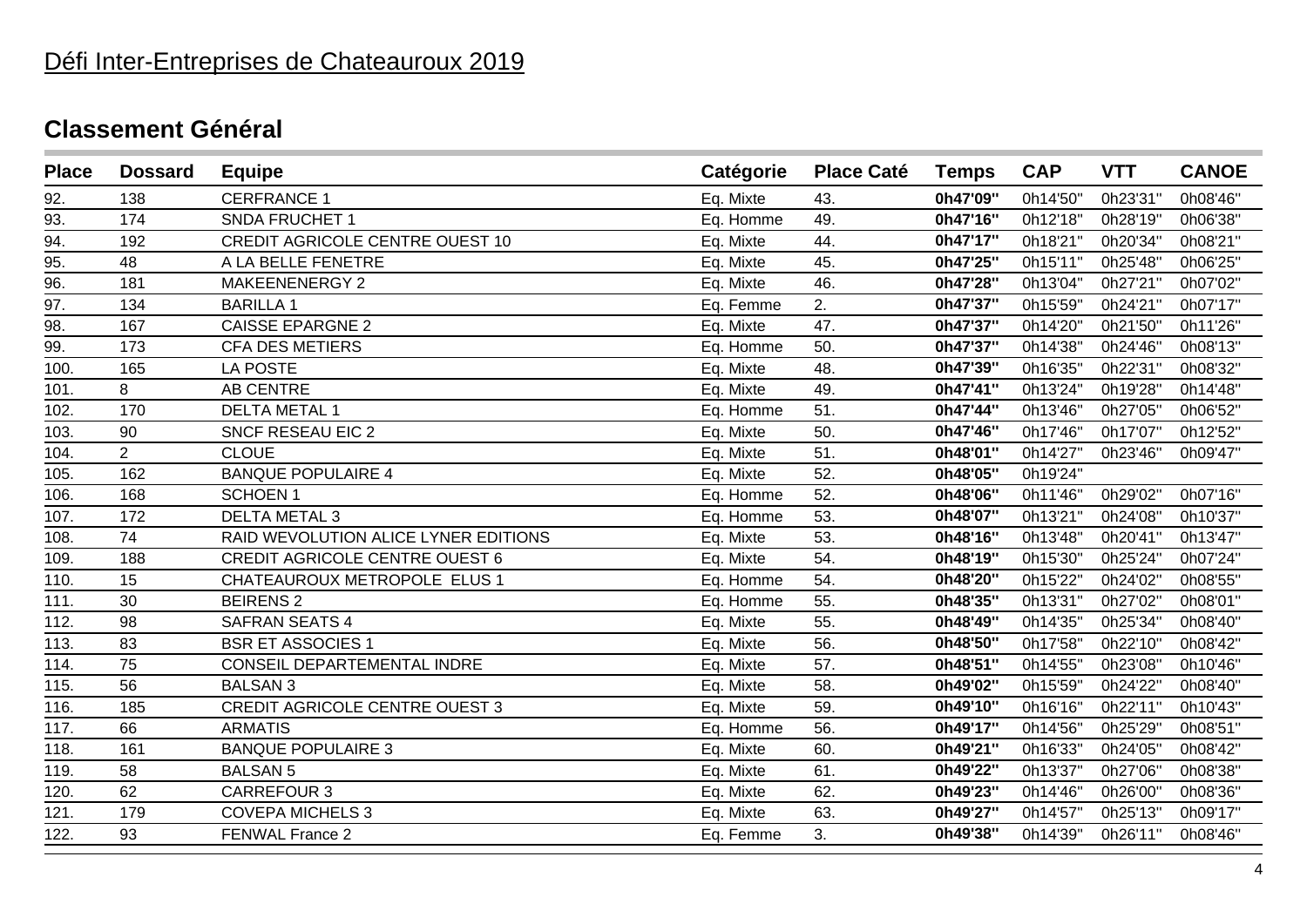| <b>Place</b> | <b>Dossard</b> | <b>Equipe</b>                         | Catégorie | <b>Place Caté</b> | <b>Temps</b> | <b>CAP</b> | <b>VTT</b> | <b>CANOE</b> |
|--------------|----------------|---------------------------------------|-----------|-------------------|--------------|------------|------------|--------------|
| 123.         | 45             | <b>CLINIQUE SAINT FRANCOIS 2</b>      | Eq. Mixte | 64.               | 0h49'48"     | 0h21'14"   |            |              |
| 124.         | 129            | <b>ARAPL GRAND CENTRE</b>             | Eq. Mixte | 65.               | 0h49'59"     | 0h18'12"   | 0h22'51"   | 0h08'55"     |
| 125.         | 19             | <b>DS ARCHITECTURE</b>                | Eq. Mixte | 66.               | 0h50'19"     | 0h17'48"   | 0h22'22"   | 0h10'09"     |
| 126.         | 11             | <b>IUT INDRE</b>                      | Eq. Mixte | 67.               | 0h50'26"     | 0h20'34"   | 0h22'23"   | 0h07'28"     |
| 127.         | 160            | <b>BANQUE POPULAIRE 2</b>             | Eq. Mixte | 68.               | 0h50'29"     | 0h15'48"   |            |              |
| 128.         | 6              | <b>MERIM SERVICES 4</b>               | Eq. Mixte | 69.               | 0h50'39"     | 0h14'25"   | 0h26'19"   | 0h09'54"     |
| 129.         | 88             | <b>METROVALI</b>                      | Eq. Mixte | 70.               | 0h50'55"     | 0h13'11"   | 0h29'44"   | 0h08'00"     |
| 130.         | 34             | <b>SCALIS 3</b>                       | Eq. Mixte | 71.               | 0h51'07"     | 0h17'10"   | 0h24'37"   | 0h09'19"     |
| 131.         | 100            | <b>OPAC 362</b>                       | Eq. Mixte | 72.               | 0h51'10"     | 0h17'00"   | 0h25'03"   | 0h09'06"     |
| 132.         | 132            | MAISON DE L'AGRICULTURE               | Eq. Mixte | 73.               | 0h51'21"     | 0h17'06"   | 0h26'12"   | 0h08'02"     |
| 133.         | 54             | <b>BALSAN1</b>                        | Eq. Mixte | 74.               | 0h51'22"     | 0h16'31"   | 0h26'53"   | 0h07'58"     |
| 134.         | 47             | COGP - CSE COGEP 2                    | Eq. Femme | 4.                | 0h51'24"     | 0h17'28"   | 0h26'49"   | 0h07'05"     |
| 135.         | 17             | <b>ALLIANZ</b>                        | Eq. Mixte | 75.               | 0h51'25"     | 0h19'53"   | 0h20'26"   | 0h11'06"     |
| 136.         | 204            | <b>EUROVIA 4</b>                      | Eq. Mixte | 76.               | 0h51'34"     | 0h17'53"   | 0h25'26"   | 0h08'14"     |
| 137.         | 65             | <b>CMA INDRE 1</b>                    | Eq. Mixte | 77.               | 0h51'44"     | 0h15'51"   | 0h27'01"   | 0h08'51"     |
| 138.         | 191            | <b>CREDIT AGRICOLE CENTRE OUEST 9</b> | Eq. Mixte | 78.               | 0h51'53"     | 0h13'36"   | 0h25'17"   | 0h13'00"     |
| 139.         | 84             | <b>BSR ET ASSOCIES 2</b>              | Eq. Mixte | 79.               | 0h52'04"     | 0h15'24"   | 0h26'15"   | 0h10'24"     |
| 140.         | 12             | <b>DESBRAIS PANEL 1</b>               | Eq. Homme | 57.               | 0h52'08"     | 0h17'20"   | 0h24'20"   | 0h10'27"     |
| 141.         | 201            | <b>EUROVIA 1</b>                      | Eq. Homme | 58.               | 0h52'13"     | 0h14'18"   | 0h30'37"   | 0h07'17"     |
| 142.         | 139            | <b>CERFRANCE 2</b>                    | Eq. Homme | 59.               | 0h52'34"     | 0h16'01"   | 0h27'07"   | 0h09'26"     |
| 143.         | 21             | <b>IME LES MARTINETS 2</b>            | Eq. Femme | 5.                | 0h52'44"     | 0h19'42"   | 0h25'36"   | 0h07'25"     |
| 144.         | 32             | <b>SCALIS1</b>                        | Eq. Mixte | 80.               | 0h52'46"     | 0h17'53"   | 0h26'34"   | 0h08'18"     |
| 145.         | 18             | <b>OZEWEB</b>                         | Eq. Mixte | 81.               | 0h52'50"     | 0h13'39"   | 0h29'23"   | 0h09'47"     |
| 146.         | 80             | LE POINCONNET BASKET                  | Eq. Femme | 6.                | 0h52'54"     | 0h15'37"   | 0h29'23"   | 0h07'53"     |
| 147.         | 101            | <b>OPAC 363</b>                       | Eq. Mixte | 82.               | 0h53'09"     | 0h18'31"   | 0h24'51"   | 0h09'47"     |
| 148.         | 73             | <b>ENGIE INEO RESEAU CENTRE 2</b>     | Eq. Homme | 60.               | 0h53'12"     | 0h15'27"   | 0h30'24"   | 0h07'21"     |
| 149.         | 155            | LA HALLE 13                           | Eq. Mixte | 83.               | 0h53'17"     | 0h19'13"   | 0h26'07'   | 0h07'55"     |
| 150.         | 24             | PREFECTURE INDRE 2                    | Eq. Mixte | 84.               | 0h53'18"     | 0h21'10"   | 0h24'33"   | 0h07'34"     |
| 151.         | 159            | <b>BANQUE POPULAIRE 1</b>             | Eq. Femme | 7.                | 0h53'47"     | 0h18'24"   | 0h27'49"   | 0h07'33"     |
| 152.         | 121            | EUROCAST CHATEAUROUX 1                | Eq. Femme | 8.                | 0h53'53"     | 0h17'25"   | 0h26'48"   | 0h09'39"     |
| 153.         | 177            | <b>COVEPA MICHELS 1</b>               | Eq. Mixte | 85.               | 0h53'53"     | 0h14'02"   | 0h31'03"   | 0h08'47"     |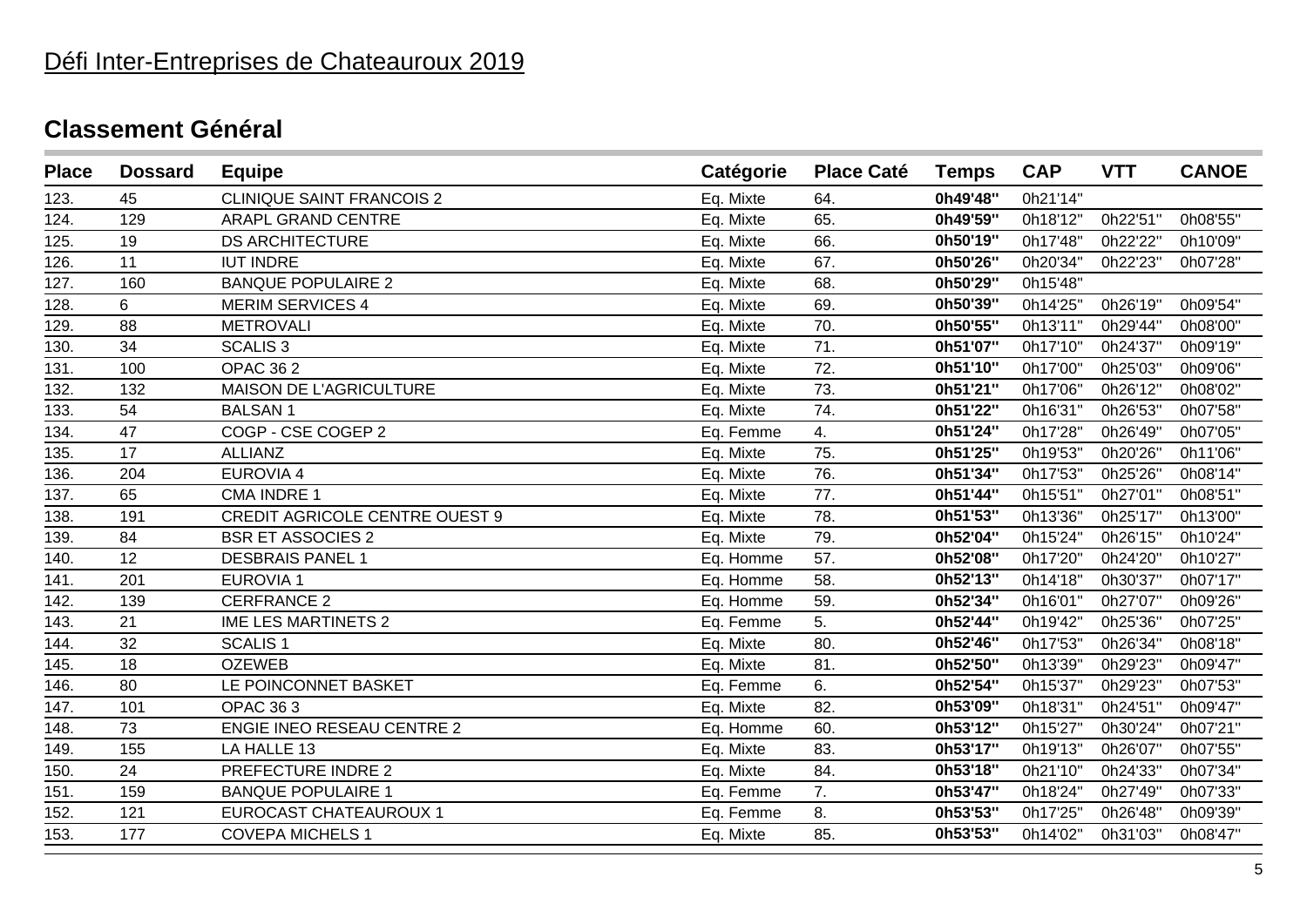# Défi Inter-Entreprises de Chateauroux 2019

| <b>Place</b> | <b>Dossard</b> | <b>Equipe</b>                  | Catégorie | <b>Place Caté</b> | <b>Temps</b> | <b>CAP</b> | <b>VTT</b> | <b>CANOE</b> |
|--------------|----------------|--------------------------------|-----------|-------------------|--------------|------------|------------|--------------|
| 154.         | 126            | <b>LIBERTY WHEELS 3</b>        | Eq. Femme | 9.                | 0h54'12"     | 0h15'50"   | 0h29'50"   | 0h08'31"     |
| 155.         | 69             | <b>ENEDIS3</b>                 | Eq. Homme | 61.               | 0h54'25"     | 0h15'51"   | 0h28'16"   | 0h10'16"     |
| 156.         | $\overline{4}$ | <b>MERIM SERVICES 2</b>        | Eq. Femme | 10.               | 0h54'39"     | 0h17'42"   | 0h28'14"   | 0h08'42"     |
| 157.         | 135            | <b>BIDAULT 1</b>               | Eq. Mixte | 86.               | 0h54'42"     | 0h15'33"   | 0h27'14"   | 0h11'54"     |
| 158.         | 63             | <b>CARREFOUR 4</b>             | Eq. Mixte | 87.               | 0h54'43"     | 0h18'04"   | 0h27'44"   | 0h08'54"     |
| 159.         | 3              | <b>MERIM SERVICES 1</b>        | Eq. Mixte | 88.               | 0h54'44"     | 0h17'39"   | 0h29'39"   | 0h07'25"     |
| 160.         | 60             | <b>CARREFOUR 1</b>             | Eq. Mixte | 89.               | 0h54'48"     | 0h20'08"   |            |              |
| 161.         | 142            | <b>CMA INDRE ELUS 2</b>        | Eq. Mixte | 90.               | 0h54'51"     | 0h20'06"   | 0h25'51"   | 0h08'53"     |
| 162.         | 196            | ADECCO <sub>2</sub>            | Eq. Mixte | 91.               | 0h55'14"     | 0h17'22"   | 0h26'58"   | 0h10'53"     |
| 163.         | 46             | COGP - CSE COGEP 1             | Eq. Mixte | 92.               | 0h56'04"     | 0h13'49"   | 0h27'30"   | 0h14'44"     |
| 164.         | 136            | <b>BIDAULT 2</b>               | Eq. Homme | 62.               | 0h56'04"     | 0h15'03"   | 0h31'05"   | 0h09'55"     |
| 165.         | 175            | SNDA FRUCHET 2                 | Eq. Mixte | 93.               | 0h56'20"     | 0h16'35"   | 0h30'25"   | 0h09'20"     |
| 166.         | 29             | <b>BEIRENS1</b>                | Eq. Mixte | 94.               | 0h56'27"     | 0h14'12"   | 0h33'05"   | 0h09'09"     |
| 167.         | 99             | <b>OPAC 361</b>                | Eq. Mixte | 95.               | 0h56'38"     | 0h16'51"   | 0h28'01"   | 0h11'45"     |
| 168.         | 195            | ADECCO <sub>1</sub>            | Eq. Mixte | 96.               | 0h56'42"     | 0h16'40"   | 0h28'22"   | 0h11'39"     |
| 169.         | 183            | CREDIT AGRICOLE CENTRE OUEST 1 | Eq. Mixte | 97.               | 0h56'49"     | 0h16'51"   | 0h30'23"   | 0h09'34"     |
| 170.         | 182            | <b>MAKEENENERGY 3</b>          | Eq. Femme | 11.               | 0h56'51"     | 0h21'12"   | 0h26'02"   | 0h09'36"     |
| 171.         | 148            | LA HALLE 6                     | Eq. Mixte | 98.               | 0h57'15"     | 0h17'32"   | 0h23'59"   | 0h15'43"     |
| 172.         | 20             | <b>IME LES MARTINETS 1</b>     | Eq. Mixte | 99.               | 0h57'32"     | 0h17'35"   | 0h31'39"   | 0h08'17"     |
| 173.         | 59             | <b>BALSAN 6</b>                | Eq. Mixte | 100.              | 0h57'38"     | 0h17'42"   | 0h29'03"   | 0h10'52"     |
| 174.         | 23             | PREFECTURE INDRE 1             | Eq. Mixte | 101.              | 0h57'53"     | 0h12'29"   | 0h34'33"   | 0h10'50"     |
| 175.         | 13             | <b>DESBRAIS PANEL 2</b>        | Eq. Mixte | 102.              | 0h58'00"     | 0h17'13"   | 0h33'26"   | 0h07'19"     |
| 176.         | 27             | <b>CEDAC 36 VOUS FINANCER</b>  | Eq. Femme | 12.               | 0h58'10"     | 0h22'43"   | 0h26'51"   | 0h08'34"     |
| 177.         | $\overline{7}$ | <b>MERIM SERVICES 5</b>        | Eq. Mixte | 103.              | 0h58'11"     | 0h22'39"   | 0h25'36"   | 0h09'56"     |
| 178.         | 171            | <b>DELTA METAL 2</b>           | Eq. Femme | 13.               | 0h58'16"     | 0h17'03"   | 0h29'51"   | 0h11'22"     |
| 179.         | 152            | LA HALLE 10                    | Eq. Mixte | 104.              | 0h58'20"     | 0h20'17"   | 0h28'04"   | 0h09'58"     |
| 180.         | 14             | <b>CAUET NOTAIRE</b>           | Eq. Femme | 14.               | 0h58'28"     | 0h17'42"   | 0h31'05'   | 0h09'40"     |
| 181.         | 163            | LAVOX <sub>1</sub>             | Eq. Homme | 63.               | 0h58'54"     | 0h19'30"   | 0h31'11"   | 0h08'12"     |
| 182.         | 164            | LAVOX <sub>2</sub>             | Eq. Mixte | 105.              | 0h58'59"     | 0h24'47"   | 0h23'09"   | 0h11'01"     |
| 183.         | 105            | <b>ATI 36</b>                  | Eq. Mixte | 106.              | 0h59'01"     | 0h14'47"   | 0h33'55"   | 0h10'17"     |
| 184.         | 49             | <b>COLAS CENTRE OUEST 1</b>    | Eq. Mixte | 107.              | 0h59'44"     | 0h17'09"   | 0h32'19"   | 0h10'16"     |